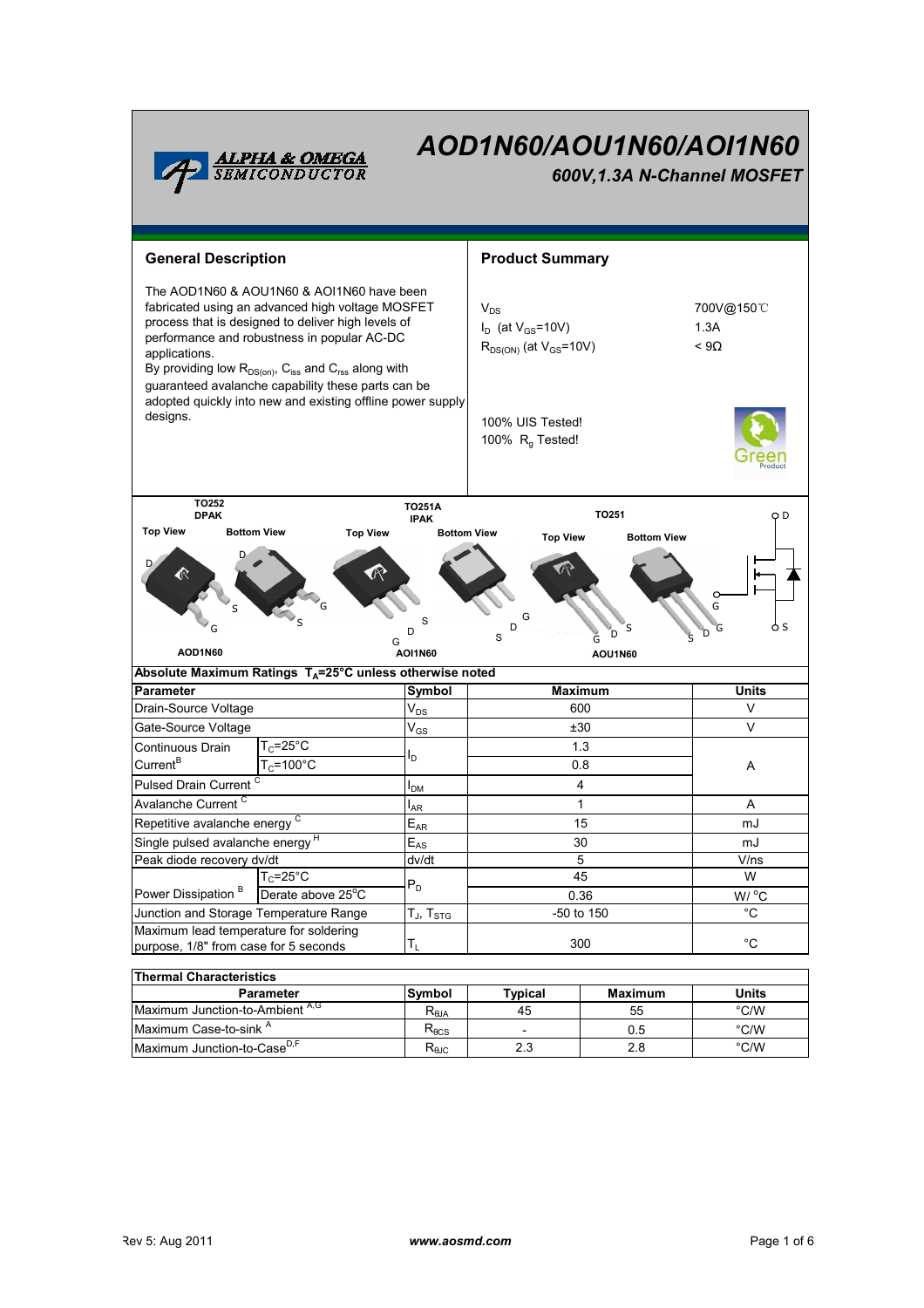

#### Electrical Characteristics  $(T_J=25^{\circ}C$  unless otherwise noted)

| Symbol                      | <b>Parameter</b>                      | <b>Conditions</b>                                               | Min | <b>Typ</b> | Max            | <b>Units</b> |  |  |  |  |
|-----------------------------|---------------------------------------|-----------------------------------------------------------------|-----|------------|----------------|--------------|--|--|--|--|
| <b>STATIC PARAMETERS</b>    |                                       |                                                                 |     |            |                |              |  |  |  |  |
| BV <sub>DSS</sub>           | Drain-Source Breakdown Voltage        | $I_D$ =250µA, $V_{GS}$ =0V, T <sub>J</sub> =25°C                | 600 |            |                |              |  |  |  |  |
|                             |                                       | $I_D = 250 \mu A$ , $V_{GS} = 0V$ , T <sub>J</sub> =150°C       |     | 700        |                | V            |  |  |  |  |
| $BV_{DSS}$<br>$\Lambda$ TJ  | Zero Gate Voltage Drain Current       | ID=250µA, VGS=0V                                                |     | 0.6        |                | V/°C         |  |  |  |  |
| $I_{DSS}$                   | Zero Gate Voltage Drain Current       | $V_{DS}$ =600V, $V_{GS}$ =0V                                    |     |            | $\mathbf{1}$   | μA           |  |  |  |  |
|                             |                                       | $V_{DS}$ =480V, T <sub>J</sub> =125°C                           |     |            | 10             |              |  |  |  |  |
| $I_{GSS}$                   | Gate-Body leakage current             | $V_{DS}$ =0V, $V_{GS}$ = $\pm$ 30V                              |     |            | 100            | nA           |  |  |  |  |
| $V_{GS(th)}$                | Gate Threshold Voltage                | $V_{DS}$ =5V, I <sub>D</sub> =250µA                             | 3   | 4.1        | 4.5            | V            |  |  |  |  |
| $R_{DS(ON)}$                | Static Drain-Source On-Resistance     | $V_{GS}$ =10V, I <sub>D</sub> =0.65A                            |     | 7.5        | 9              | Ω            |  |  |  |  |
| $g_{FS}$                    | <b>Forward Transconductance</b>       | $V_{DS}$ =40V, I <sub>D</sub> =0.65A                            |     | 0.9        |                | S            |  |  |  |  |
| $V_{SD}$                    | Diode Forward Voltage                 | $IS=1A, VGS=0V$                                                 |     | 0.65       | 1              | V            |  |  |  |  |
| $I_{\rm S}$                 | Maximum Body-Diode Continuous Current |                                                                 |     |            | $\mathbf{1}$   | A            |  |  |  |  |
| $I_{\mathsf{SM}}$           | Maximum Body-Diode Pulsed Current     |                                                                 |     |            | 4              | A            |  |  |  |  |
|                             | <b>DYNAMIC PARAMETERS</b>             |                                                                 |     |            |                |              |  |  |  |  |
| $C_{iss}$                   | Input Capacitance                     |                                                                 | 105 | 130        | 160            | рF           |  |  |  |  |
| $C_{\rm oss}$               | Output Capacitance                    | $V_{GS}$ =0V, $V_{DS}$ =25V, f=1MHz                             | 12  | 14.5       | 18             | рF           |  |  |  |  |
| $\mathbf{C}_{\text{rss}}$   | Reverse Transfer Capacitance          |                                                                 | 1.5 | 1.8        | 2.2            | pF           |  |  |  |  |
| $R_{q}$                     | Gate resistance                       | $V_{\text{GS}}$ =0V, V <sub>DS</sub> =0V, f=1MHz                | 2.9 | 3.5        | 5.3            | Ω            |  |  |  |  |
| <b>SWITCHING PARAMETERS</b> |                                       |                                                                 |     |            |                |              |  |  |  |  |
| $Q_g$                       | <b>Total Gate Charge</b>              |                                                                 |     | 6.1        | 8              | nC           |  |  |  |  |
| $\mathsf{Q}_{\mathsf{gs}}$  | Gate Source Charge                    | $V_{\text{GS}}$ =10V, $V_{\text{DS}}$ =480V, $I_{\text{D}}$ =1A |     | 1.3        | $\overline{2}$ | nC           |  |  |  |  |
| $Q_{gd}$                    | Gate Drain Charge                     |                                                                 |     | 3.1        | 4              | nC           |  |  |  |  |
| $t_{D(0n)}$                 | Turn-On DelayTime                     |                                                                 |     | 10         | 13             | ns           |  |  |  |  |
| $t_r$                       | Turn-On Rise Time                     | $V_{GS}$ =10V, $V_{DS}$ =300V, $I_D$ =1A,                       |     | 6.7        | 13             | ns           |  |  |  |  |
| $t_{D(off)}$                | Turn-Off DelayTime                    | $R_G = 25\Omega$                                                |     | 20         | 26             | ns           |  |  |  |  |
| t <sub>f</sub>              | <b>Turn-Off Fall Time</b>             |                                                                 |     | 11.5       | 23             | ns           |  |  |  |  |
| $t_{\rm rr}$                | Body Diode Reverse Recovery Time      | $I_F = 1.3A$ , dl/dt=100A/ $\mu$ s, V <sub>DS</sub> =100V       |     | 114        | 137            | ns           |  |  |  |  |
| $Q_{rr}$                    | Body Diode Reverse Recovery Charge    | $I_F = 1.3A$ , dl/dt=100A/ $\mu$ s, V <sub>DS</sub> =100V       |     | 0.63       | 0.76           | μC           |  |  |  |  |

A. The value of R  $_{\rm 6JA}$  is measured with the device in a still air environment with T  $_{\rm A}$ =25° C.

B. The power dissipation P<sub>D</sub> is based on T<sub>J(MAX)</sub>=150°C in a TO252 package, using junction-to-case thermal resistance, and is more useful in<br>setting the upper dissipation limit for cases where additional heatsinking is u

C. Repetitive rating, pulse width limited by junction temperature  $T_{J(MAX)}$ =150°C.

D. The R  $_{\rm \thetaJA}$  is the sum of the thermal impedance from junction to case R  $_{\rm \thetaJC}$  and case to ambient.

E. The static characteristics in Figures 1 to 6 are obtained using <300 µs pulses, duty cycle 0.5% max.

F. These curves are based on the junction-to-case thermal impedance which is measured with the device mounted to a large heatsink, assuming a maximum junction temperature of  $T_{J(MAX)}$ =150° C.

G. These tests are performed with the device mounted on 1 in<sup>2</sup> FR-4 board with 2oz. Copper, in a still air environment with T<sub>A</sub>=25°C.

H. L=60mH,  $I_{AS}$ =1A, V<sub>DD</sub>=150V, R<sub>G</sub>=10 $\Omega$ , Starting T<sub>J</sub>=25°C

THIS PRODUCT HAS BEEN DESIGNED AND QUALIFIED FOR THE CONSUMER MARKET. APPLICATIONS OR USES AS CRITICAL COMPONENTS IN LIFE SUPPORT DEVICES OR SYSTEMS ARE NOT AUTHORIZED. AOS DOES NOT ASSUME ANY LIABILITY ARISING OUT OF SUCH APPLICATIONS OR USES OF ITS PRODUCTS. AOS RESERVES THE RIGHT TO IMPROVE PRODUCT DESIGN, FUNCTIONS AND RELIABILITY WITHOUT NOTICE.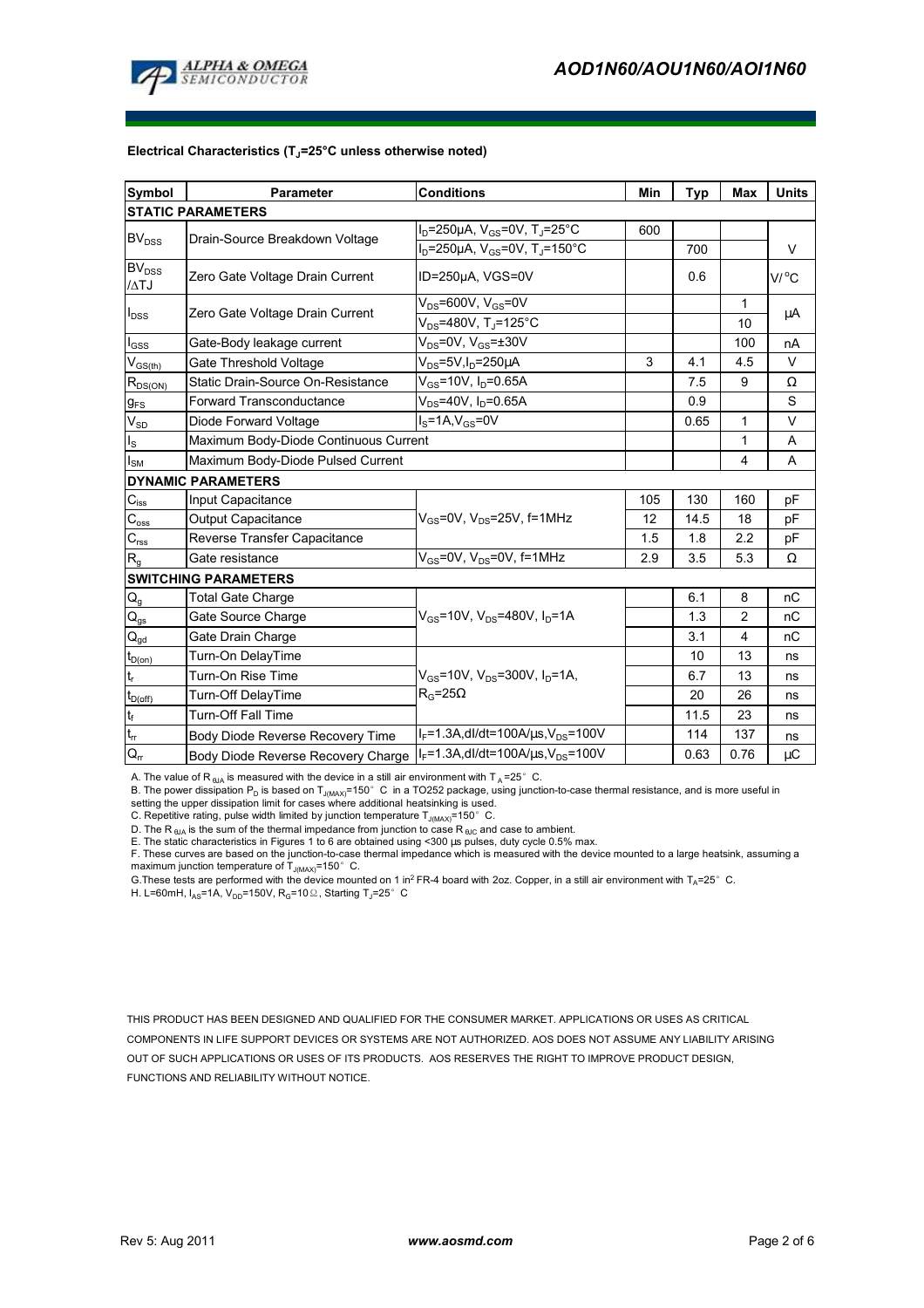

#### TYPICAL ELECTRICAL AND THERMAL CHARACTERISTICS

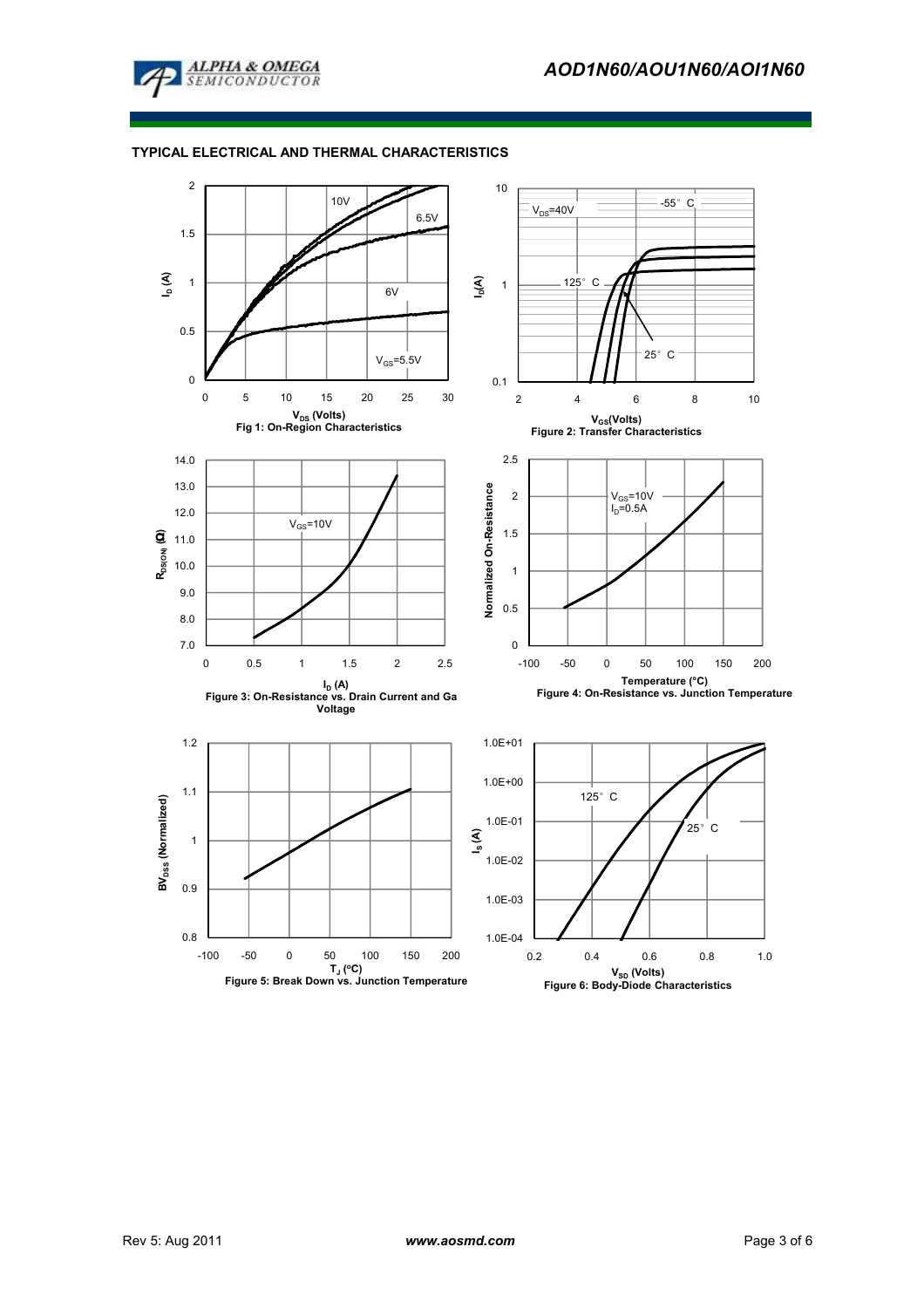

#### TYPICAL ELECTRICAL AND THERMAL CHARACTERISTICS

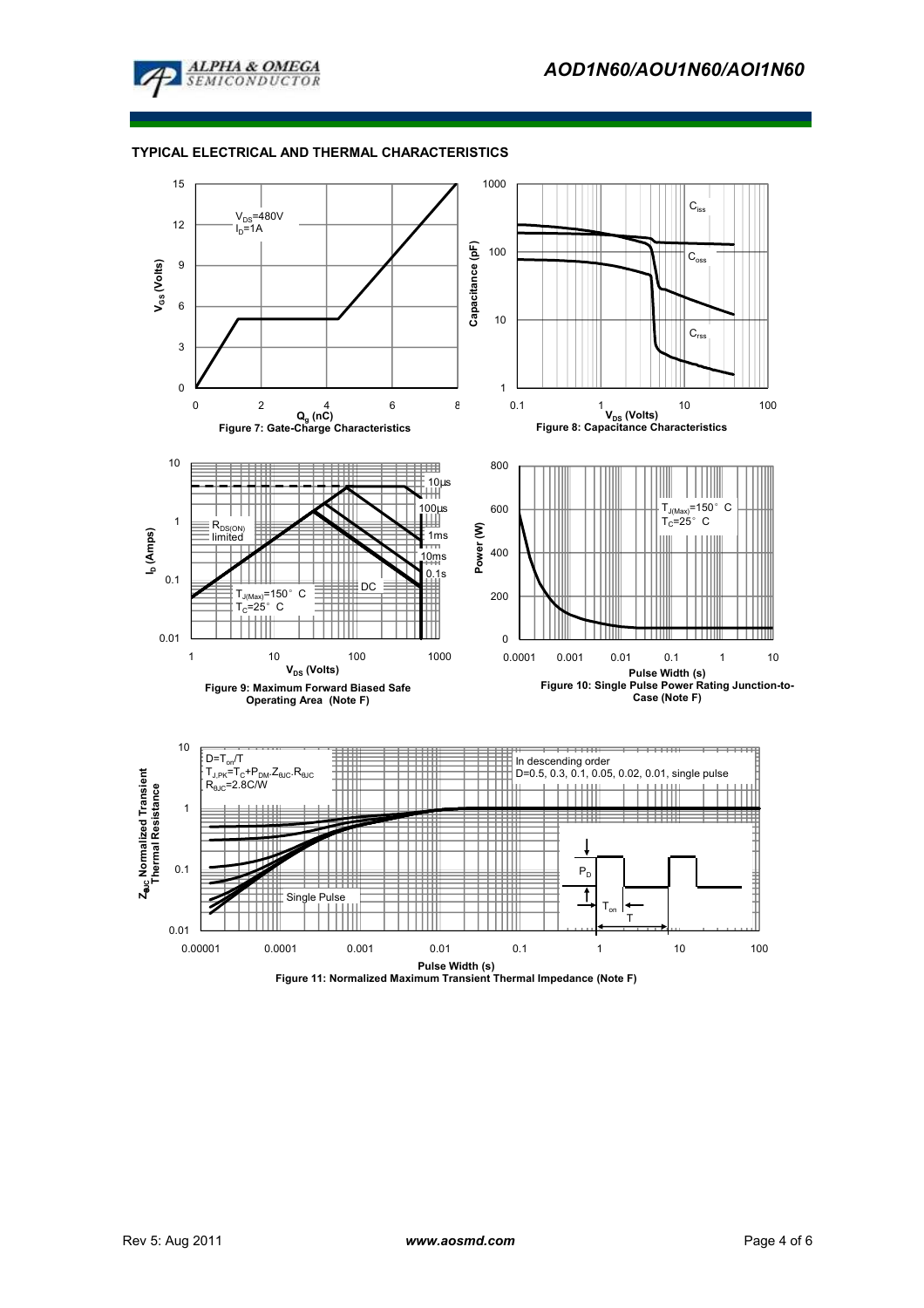

#### TYPICAL ELECTRICAL AND THERMAL CHARACTERISTICS